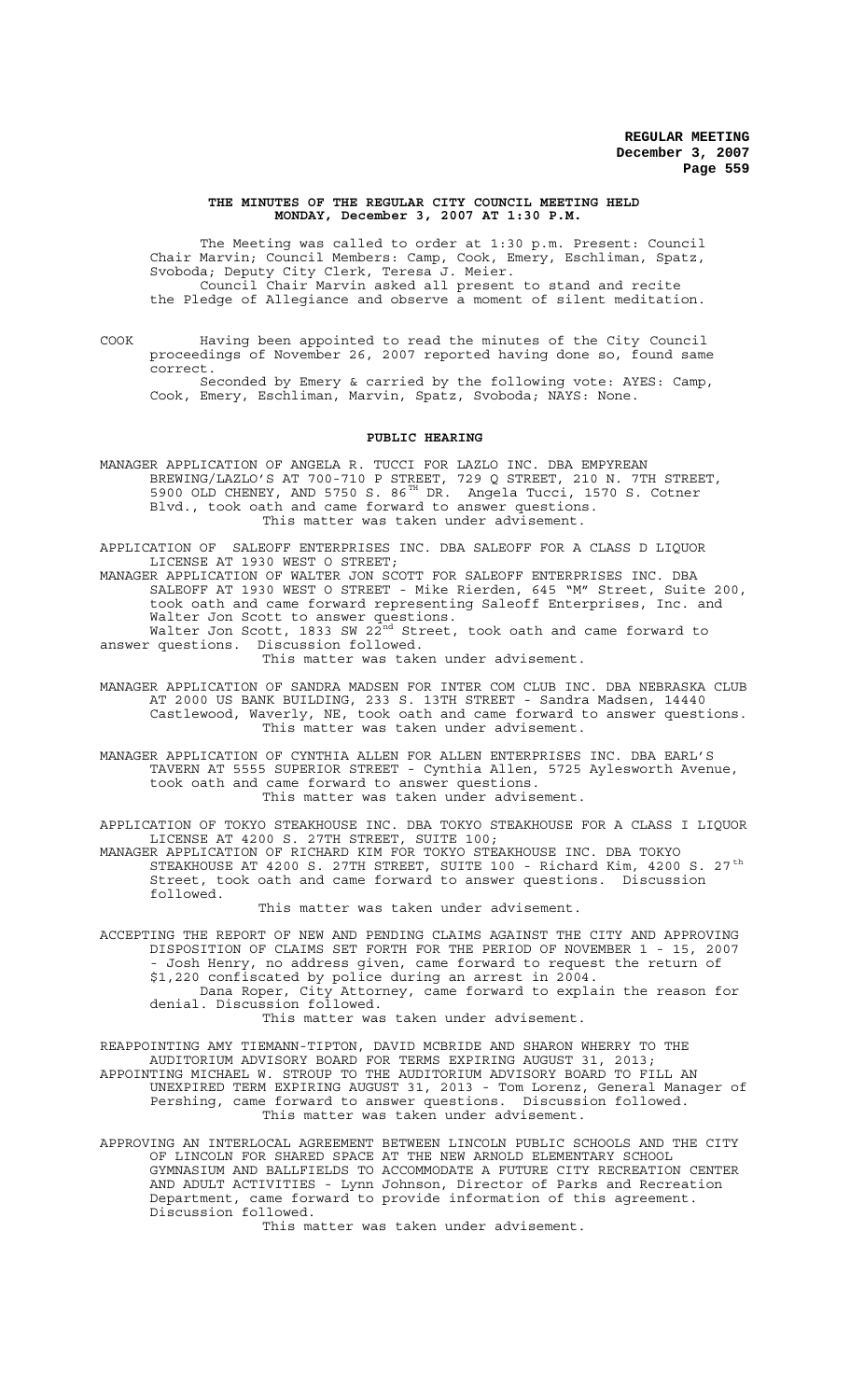APPROVING THE SUB-GRANT AWARD AGREEMENT BETWEEN THE NEBRASKA EMERGENCY MANAGEMENT AGENCY AND THE CITY OF LINCOLN REGARDING THE 2006 METROPOLITAN MEDICAL RESPONSE SYSTEM FOR THE LINCOLN-LANCASTER COUNTY HEALTH DEPARTMENT IN THE AMOUNT OF \$232,330.00 FOR THE AWARD PERIOD OF 8/30/06 THROUGH 8/30/08;

APPROVING THE SUB-GRANT AWARD AGREEMENT BETWEEN THE NEBRASKA EMERGENCY MANAGEMENT AGENCY AND THE CITY OF LINCOLN REGARDING THE 2007 METROPOLITAN MEDICAL RESPONSE SYSTEM FOR THE LINCOLN-LANCASTER COUNTY HEALTH DEPARTMENT IN THE AMOUNT OF \$258,145.00 FOR THE AWARD PERIOD OF 10/12/07 THROUGH 6/30/10 - Bruce Dart, Director of Health Department, came forward to comment on the purpose of the agreements. Discussion followed.

This matter was taken under advisement.

DECLARING THE OFFICIAL INTENT OF THE CITY TO REIMBURSE CERTAIN EXPENSES IN CONNECTION WITH THE ACQUISITION, PURCHASE AND INSTALLATION OF LIGHT POLES FROM THE PROCEEDS OF CITY OF LINCOLN CERTIFICATES OF PARTICIPATION - Steve Hubka, City Budget Officer, came forward to provide information concerning this resolution. Discussion followed.

Lauren Wismer, Gilmore & Bell, was available for questions as bond counsel.

This matter was taken under advisement.

### **\*\* END OF PUBLIC HEARING \*\***

# **COUNCIL ACTION**

# **LIQUOR RESOLUTIONS**

MANAGER APPLICATION OF ANGELA R. TUCCI FOR LAZLO INC. DBA EMPYREAN BREWING/LAZLO'S AT 700-710 P STREET, 729 Q STREET, 210 N. 7TH STREET, 5900 OLD CHENEY, AND 5750 S. 86 $^{TH}$  DR. - CLERK read the following resolution, introduced by Jon Camp, who moved its adoption for approval:

A-84633 WHEREAS, Lazlo Inc. dba Empyrean Brewing/Lazlo's and Fireworks Restaurant located at (1) 700-710 P Street & 729 Q Street & 210 N. 7th Street; (2) 5900 Old Cheney Road; and (3) 5750 S. 86th Drive, Lincoln, Nebraska has been approved for a Retail Class "C" liquor license, and now requests that Angela R. Tucci be named manager;

WHEREAS, Angela R. Tucci appears to be a fit and proper person to manage said business.

NOW, THEREFORE, BE IT RESOLVED by the City Council of the City of Lincoln, Nebraska:

That after hearing duly had as required by law, consideration of the facts of this application, the Nebraska Liquor Control Act, and the pertinent City ordinances, the City Council recommends that Angela R. Tucci be approved as manager of this business for said licensee. The City Clerk is directed to transmit a copy of this resolution to the Nebraska Liquor Control Commission.

Introduced by Jon Camp Seconded by Svoboda & carried by the following vote: AYES: Camp, Cook, Emery, Eschliman, Marvin, Spatz, Svoboda; NAYS: None.

APPLICATION OF SALEOFF ENTERPRISES INC. DBA SALEOFF FOR A CLASS D LIQUOR LICENSE AT 1930 WEST O STREET - CLERK read the following resolution,

introduced by Jon Camp, who moved its adoption for approval: A-84634 BE IT RESOLVED by the City Council of the City of Lincoln,

Nebraska: That after hearing duly had as required by law, consideration of the facts of this application, the Nebraska Liquor Control Act, and the pertinent City ordinances, the City Council recommends that the application of Saleoff Enterprises, Inc. dba Saleoff for a Class "D" liquor license at 1930 West O Street, Lincoln, Nebraska, for the license period ending April 30, 2008, be approved with the condition that the premise complies in every respect with all city and state regulations. The City Clerk is directed to transmit a copy of this resolution to the Nebraska Liquor Control Commission.

Introduced by Jon Camp Seconded by Svoboda & carried by the following vote: AYES: Camp, Cook, Emery, Eschliman, Marvin, Spatz, Svoboda; NAYS: None.

MANAGER APPLICATION OF WALTER JON SCOTT FOR SALEOFF ENTERPRISES INC. DBA SALEOFF AT 1930 WEST O STREET - CLERK read the following resolution, introduced by Jon Camp, who moved its adoption for approval:

A-84635 WHEREAS, Saleoff Enterprises, Inc. dba Saleoff located at 1930 West O Street, Lincoln, Nebraska has been approved for a Retail Class "D" liquor license, and now requests that Walter Jon Scott be named manager;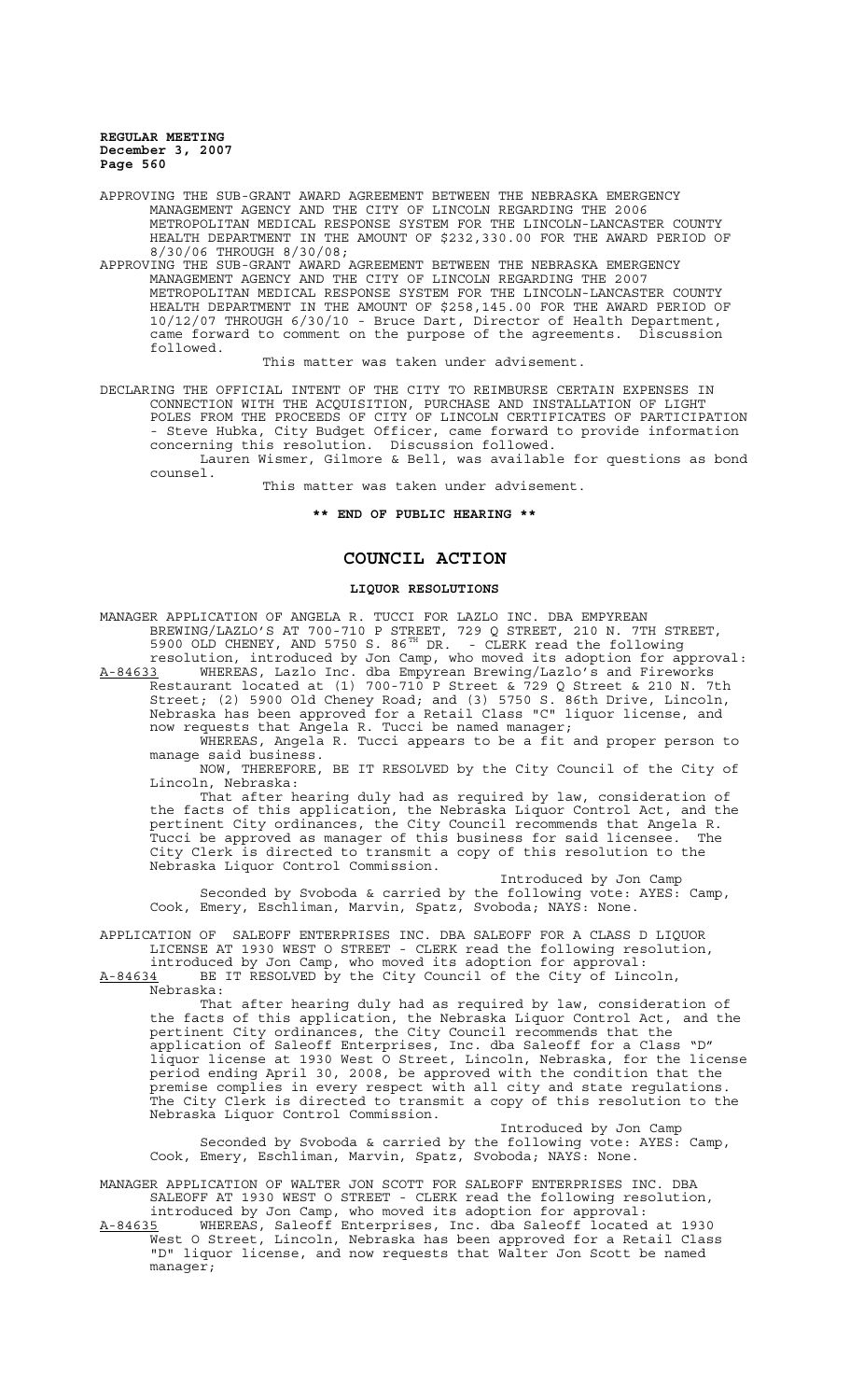WHEREAS, Walter Jon Scott appears to be a fit and proper person to manage said business.

NOW, THEREFORE, BE IT RESOLVED by the City Council of the City of Lincoln, Nebraska:

That after hearing duly had as required by law, consideration of the facts of this application, the Nebraska Liquor Control Act, and the pertinent City ordinances, the City Council recommends that Walter Jon Scott be approved as manager of this business for said licensee. The City Clerk is directed to transmit a copy of this resolution to the Nebraska Liquor Control Commission.

Introduced by Jon Camp Seconded by Svoboda & carried by the following vote: AYES: Camp, Cook, Emery, Eschliman, Marvin, Spatz, Svoboda; NAYS: None.

MANAGER APPLICATION OF SANDRA MADSEN FOR INTER COM CLUB INC. DBA NEBRASKA CLUB AT 2000 US BANK BUILDING, 233 S. 13TH STREET - CLERK read the following resolution, introduced by Jon Camp, who moved its adoption for approval:

A-84636 WHEREAS, Inter Com Club Inc. dba Nebraska Club at 2000 US Bank Building, 233 S. 13th Street, Lincoln, Nebraska has been approved for a

Retail Class "C" liquor license, and now requests that Sandra Madsen be named manager;

WHEREAS, Sandra Madsen appears to be a fit and proper person to manage said business. manage said business.<br>NOW, THEREFORE, BE IT RESOLVED by the City Council of the City of

Lincoln, Nebraska:

That after hearing duly had as required by law, consideration of the facts of this application, the Nebraska Liquor Control Act, and the pertinent City ordinances, the City Council recommends that Sandra Madsen be approved as manager of this business for said licensee. The City Clerk is directed to transmit a copy of this resolution to the Nebraska Liquor Control Commission.

Introduced by Jon Camp Seconded by Svoboda & carried by the following vote: AYES: Camp, Cook, Emery, Eschliman, Marvin, Spatz, Svoboda; NAYS: None.

MANAGER APPLICATION OF CYNTHIA ALLEN FOR ALLEN ENTERPRISES INC. DBA EARL'S TAVERN AT 5555 SUPERIOR STREET - CLERK read the following resolution,

introduced by Jon Camp, who moved its adoption for approval:<br>A-84637 WHEREAS, Allen Enterprises Inc. dba Earl's Tavern at 5 WHEREAS, Allen Enterprises Inc. dba Earl's Tavern at 5555 Superior Street, Lincoln, Nebraska has been approved for a Retail Class "C"

liquor license, and now requests that Cynthia Allen be named manager; WHEREAS, Cynthia Allen appears to be a fit and proper person to manage said business.

NOW, THEREFORE, BE IT RESOLVED by the City Council of the City of Lincoln, Nebraska:

That after hearing duly had as required by law, consideration of the facts of this application, the Nebraska Liquor Control Act, and the pertinent City ordinances, the City Council recommends that Cynthia Allen be approved as manager of this business for said licensee. The City Clerk is directed to transmit a copy of this resolution to the Nebraska Liquor Control Commission.

Introduced by Jon Camp Seconded by Svoboda & carried by the following vote: AYES: Camp, Cook, Emery, Eschliman, Marvin, Spatz, Svoboda; NAYS: None.

APPLICATION OF TOKYO STEAKHOUSE INC. DBA TOKYO STEAKHOUSE FOR A CLASS I LIQUOR LICENSE AT 4200 S. 27TH STREET, SUITE 100 - CLERK read the following

resolution, introduced by Jon Camp, who moved its adoption for approval: A-84638 BE IT RESOLVED by the City Council of the City of Lincoln, Nebraska:

That after hearing duly had as required by law, consideration of the facts of this application, the Nebraska Liquor Control Act, and the pertinent City ordinances, the City Council recommends that the application of Tokyo Steakhouse Inc. dba Tokyo Steakhouse for a Class "I" liquor license at 4200 S. 27th Street, Suite 100, Lincoln, Nebraska, for the license period ending April 30, 2008, be approved with the condition that the premise complies in every respect with all city and<br>state regulations. The City Clerk is directed to transmit a copy of The City Clerk is directed to transmit a copy of this resolution to the Nebraska Liquor Control Commission.

Introduced by Jon Camp Seconded by Svoboda & carried by the following vote: AYES: Camp, Cook, Emery, Eschliman, Marvin, Spatz, Svoboda; NAYS: None.

MANAGER APPLICATION OF RICHARD KIM FOR TOKYO STEAKHOUSE INC. DBA TOKYO STEAKHOUSE AT 4200 S. 27TH STREET, SUITE 100 - CLERK read the following resolution, introduced by Jon Camp, who moved its adoption for approval: A-84639 WHEREAS, Tokyo Steakhouse Inc. dba Tokyo Steakhouse at 4200 S. 27th Street, Suite 100, Lincoln, Nebraska has been approved for a Retail Class "C" liquor license, and now requests that Richard Kim be named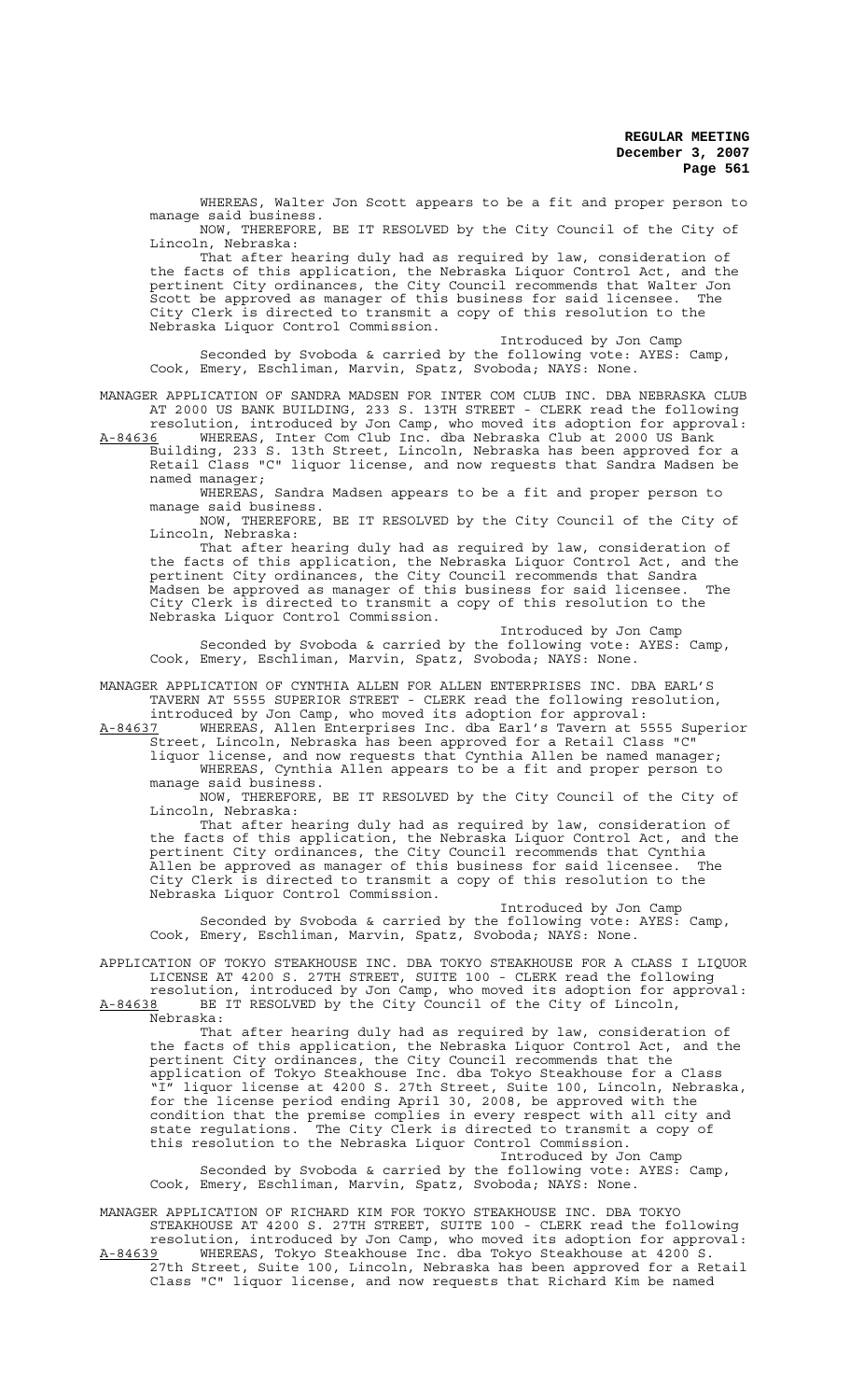manager;

WHEREAS, Richard Kim appears to be a fit and proper person to manage said business.

NOW, THEREFORE, BE IT RESOLVED by the City Council of the City of Lincoln, Nebraska:

That after hearing duly had as required by law, consideration of the facts of this application, the Nebraska Liquor Control Act, and the pertinent City ordinances, the City Council recommends that Richard Kim be approved as manager of this business for said licensee. The City Clerk is directed to transmit a copy of this resolution to the Nebraska Liquor Control Commission.

Introduced by Jon Camp Seconded by Svoboda & carried by the following vote: AYES: Camp, Cook, Emery, Eschliman, Marvin, Spatz, Svoboda; NAYS: None.

**ORDINANCES - 2ND READING & RELATED RESOLUTIONS (as required) - NONE**

#### **PUBLIC HEARING RESOLUTIONS**

ACCEPTING THE REPORT OF NEW AND PENDING CLAIMS AGAINST THE CITY AND APPROVING DISPOSITION OF CLAIMS SET FORTH FOR THE PERIOD OF NOVEMBER 1 - 15, 2007 - CLERK read the following resolution, introduced by Jon Camp, who moved its adoption:<br>A-84640 BE IT R

BE IT RESOLVED by the City Council of the City of Lincoln, Nebraska:

That the claims listed in the attached report, marked as Exhibit "A", dated November 15, 2007, of various new and pending tort claims filed against the City of Lincoln with the Office of the City Attorney or the Office of the City Clerk, as well as claims which have been disposed of, are hereby received as required by Neb. Rev. Stat. § 13-905 (Reissue 1997). The dispositions of claims by the Office of the City Attorney, as shown by the attached report, are hereby approved:

| DENIED       |          | ALLOWED/SETTLED |            |
|--------------|----------|-----------------|------------|
| Tony Herrera | \$414.00 | Dawnell Stoki   | \$1,570.59 |
| Susan Baird  | 271.78   | Dan Cook        | 4,128.00   |
| Joshua Henry | 1,220.00 | Kathy Hoefs     | 5,000.00   |
|              |          | Ashley Alm      | 100.00     |
|              |          | Cole Miller     | 1,244.94   |

The City Attorney is hereby directed to mail to the various claimants listed herein a copy of this resolution which shows the final disposition of their claim.

Introduced by Jon Camp Seconded by Svoboda & carried by the following vote: AYES: Camp, Cook, Emery, Eschliman, Marvin, Spatz, Svoboda; NAYS: None.

REAPPOINTING AMY TIEMANN-TIPTON, DAVID MCBRIDE AND SHARON WHERRY TO THE AUDITORIUM ADVISORY BOARD FOR TERMS EXPIRING AUGUST 31, 2013- CLERK read the following resolution, introduced by Jon Camp, who moved its adoption:

A-84641 BE IT RESOLVED by the City Council of the City of Lincoln, Nebraska:

That the reappointment of Amy Tiemann-Tipton, David McBride and Sharon Wherry to the Auditorium Advisory Board for terms expiring August 31, 2013 is hereby approved.

Introduced by Jon Camp Seconded by Svoboda & carried by the following vote: AYES: Camp, Cook, Emery, Eschliman, Marvin, Spatz, Svoboda; NAYS: None.

APPOINTING MICHAEL W. STROUP TO THE AUDITORIUM ADVISORY BOARD TO FILL AN UNEXPIRED TERM EXPIRING AUGUST 31, 2013 - CLERK read the following

resolution, introduced by Jon Camp, who moved its adoption: A-84642 BE IT RESOLVED by the City Council of the City of Lincoln, Nebraska:

That the appointment of Michael W. Stroup to the Auditorium Advisory Board to fill an unexpired term expiring August 31, 2013 is hereby approved.

Introduced by Jon Camp Seconded by Svoboda & carried by the following vote: AYES: Camp, Cook, Emery, Eschliman, Marvin, Spatz, Svoboda; NAYS: None.

APPROVING AN INTERLOCAL AGREEMENT BETWEEN LINCOLN PUBLIC SCHOOLS AND THE CITY OF LINCOLN FOR SHARED SPACE AT THE NEW ARNOLD ELEMENTARY SCHOOL GYMNASIUM AND BALLFIELDS TO ACCOMMODATE A FUTURE CITY RECREATION CENTER AND ADULT ACTIVITIES - CLERK read the following resolution, introduced by Jon Camp, who moved its adoption:

 $A-84643$  BE IT RESOLVED by the City Council of the City of Lincoln, Nebraska: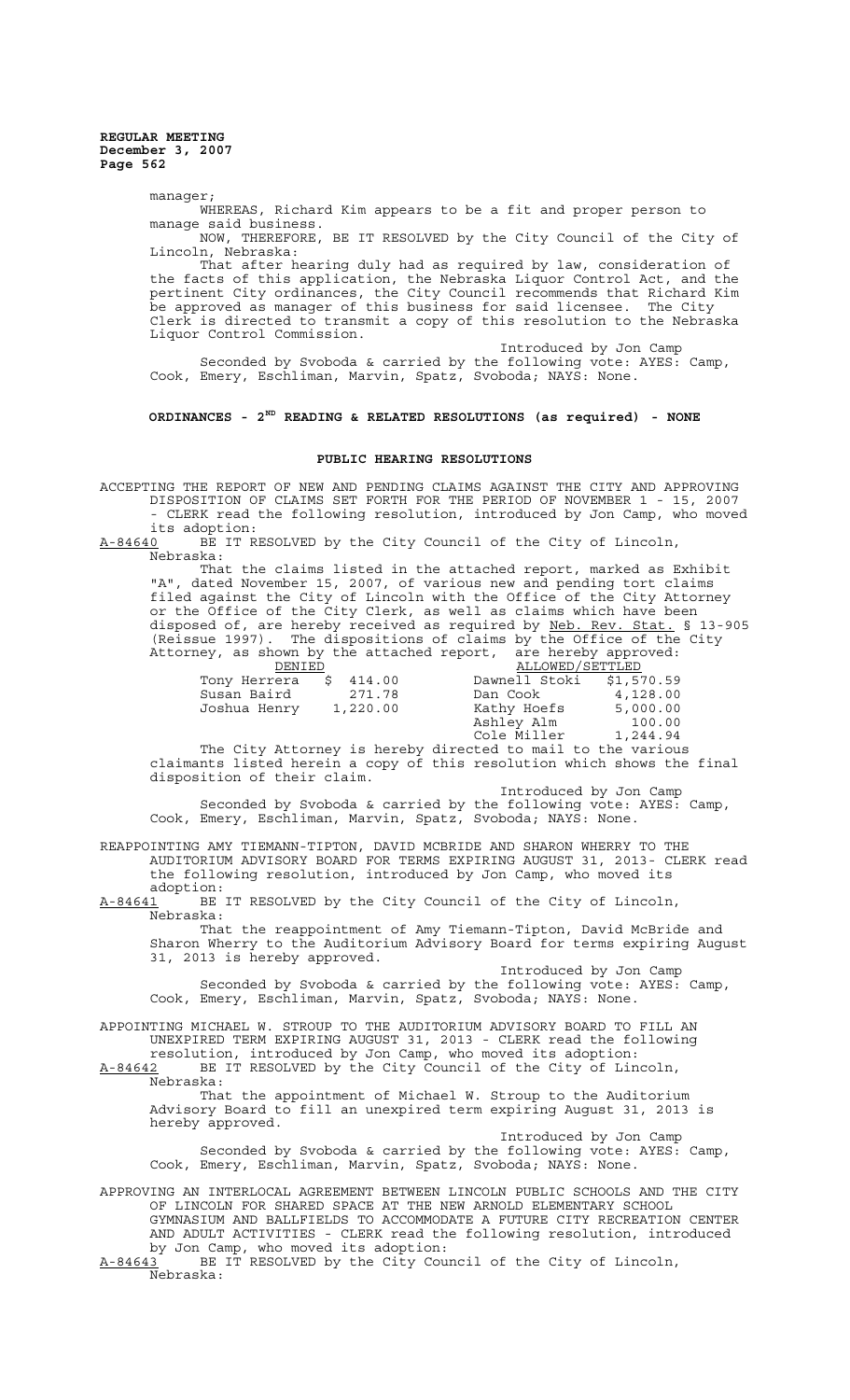That the attached Interlocal Agreement between the City of Lincoln, Nebraska and Lancaster County School District 001, aka Lincoln Public Schools, for shared space at the new Arnold Elementary School gymnasium and ballfields to accommodate a future City Recreation Center and adult activities, upon the terms and conditions set forth in said Contract, which is attached hereto marked as Attachment "A", is hereby approved and the Mayor is authorized to execute the same on behalf of the City of Lincoln.

The City Clerk is directed to forward one fully executed original of said Agreement to Rick Peo, Chief Assistant City Attorney, for transmittal to Lincoln Public Schools.

Introduced by Jon Camp Seconded by Svoboda & carried by the following vote: AYES: Camp, Cook, Emery, Eschliman, Marvin, Spatz, Svoboda; NAYS: None.

APPROVING THE SUB-GRANT AWARD AGREEMENT BETWEEN THE NEBRASKA EMERGENCY MANAGEMENT AGENCY AND THE CITY OF LINCOLN REGARDING THE 2006 METROPOLITAN MEDICAL RESPONSE SYSTEM FOR THE LINCOLN-LANCASTER COUNTY HEALTH DEPARTMENT IN THE AMOUNT OF \$232,330.00 FOR THE AWARD PERIOD OF 8/30/06 THROUGH 8/30/08 - CLERK read the following resolution, introduced by Jon Camp, who moved its adoption:

A-84644 BE IT RESOLVED by the City Council of the City of Lincoln,  $A-84644$  BE<br>Nebraska:

That the attached Agreement between the Nebraska Emergency Management Agency and the Lincoln-Lancaster County Health Department to accept a subgrant in the amount of \$232,330.00, for the Metropolitan Medical Response System Grant Program, in accordance with the terms, conditions and assurances contained in said Agreement is hereby approved are hereby approved and the Mayor is authorized to execute said Agreement on behalf of the City.

The City Clerk is directed to return the executed copies of the Agreement to Bruce Dart, Director of the Lincoln Lancaster County Health Department.

Introduced by Jon Camp Seconded by Svoboda & carried by the following vote: AYES: Camp, Cook, Emery, Eschliman, Marvin, Spatz, Svoboda; NAYS: None.

APPROVING THE SUB-GRANT AWARD AGREEMENT BETWEEN THE NEBRASKA EMERGENCY MANAGEMENT AGENCY AND THE CITY OF LINCOLN REGARDING THE 2007 METROPOLITAN MEDICAL RESPONSE SYSTEM FOR THE LINCOLN-LANCASTER COUNTY HEALTH DEPARTMENT IN THE AMOUNT OF \$258,145.00 FOR THE AWARD PERIOD OF 10/12/07 THROUGH 6/30/10 - CLERK read the following resolution, introduced by Jon Camp, who moved its adoption:

A-84645 BE IT RESOLVED by the City Council of the City of Lincoln,

Nebraska:

That the attached Agreement between the Nebraska Emergency Management Agency and the Lincoln-Lancaster County Health Department to accept a subgrant in the amount of \$258,145.00, for the 2007 Department of Homeland Security Grant - MMRS, in accordance with the terms, conditions and assurances contained in said Agreement is hereby approved are hereby approved and the Mayor is authorized to execute said Agreement on behalf of the City.

The City Clerk is directed to return the executed copies of the Agreement to Bruce Dart, Director of the Lincoln Lancaster County Health Department.

Introduced by Jon Camp Seconded by Svoboda & carried by the following vote: AYES: Camp, Cook, Emery, Eschliman, Marvin, Spatz, Svoboda; NAYS: None.

A RESOLUTION REVOKING SPECIAL PERMIT 1135C AS ADOPTED BY RESOLUTION NO. A-9989 WHICH AMENDED THE FLINT RIDGE 2ND CUP TO ADD 10 DWELLING UNITS FRONTING ON PRIVATE ROADWAYS ON PROPERTY GENERALLY LOCATED AT SOUTH 66TH STREET AND SOUTH STREET FOR THE REASON THAT PERMITTEE HAS FAILED TO COMPLY WITH THE REQUIREMENT THAT LOTS 7 AND 8, BLOCK 4, OF THE CUP BE CONNECTED TO AND SERVED BY THE PRIVATE SANITARY SEWER AND TO HAVE ACCESS TO THE PRIVATE ROADWAY - Prior to reading: CAMP Moved to Withdraw Bill No. 07R-235.

Seconded by Spatz & carried by the following vote: AYES: Camp, Cook, Emery, Eschliman, Marvin, Spatz, Svoboda; NAYS: None. The ordinance, having been **WITHDRAWN**, was assigned the File **#38-4560** & was placed on file in the Office of the City Clerk.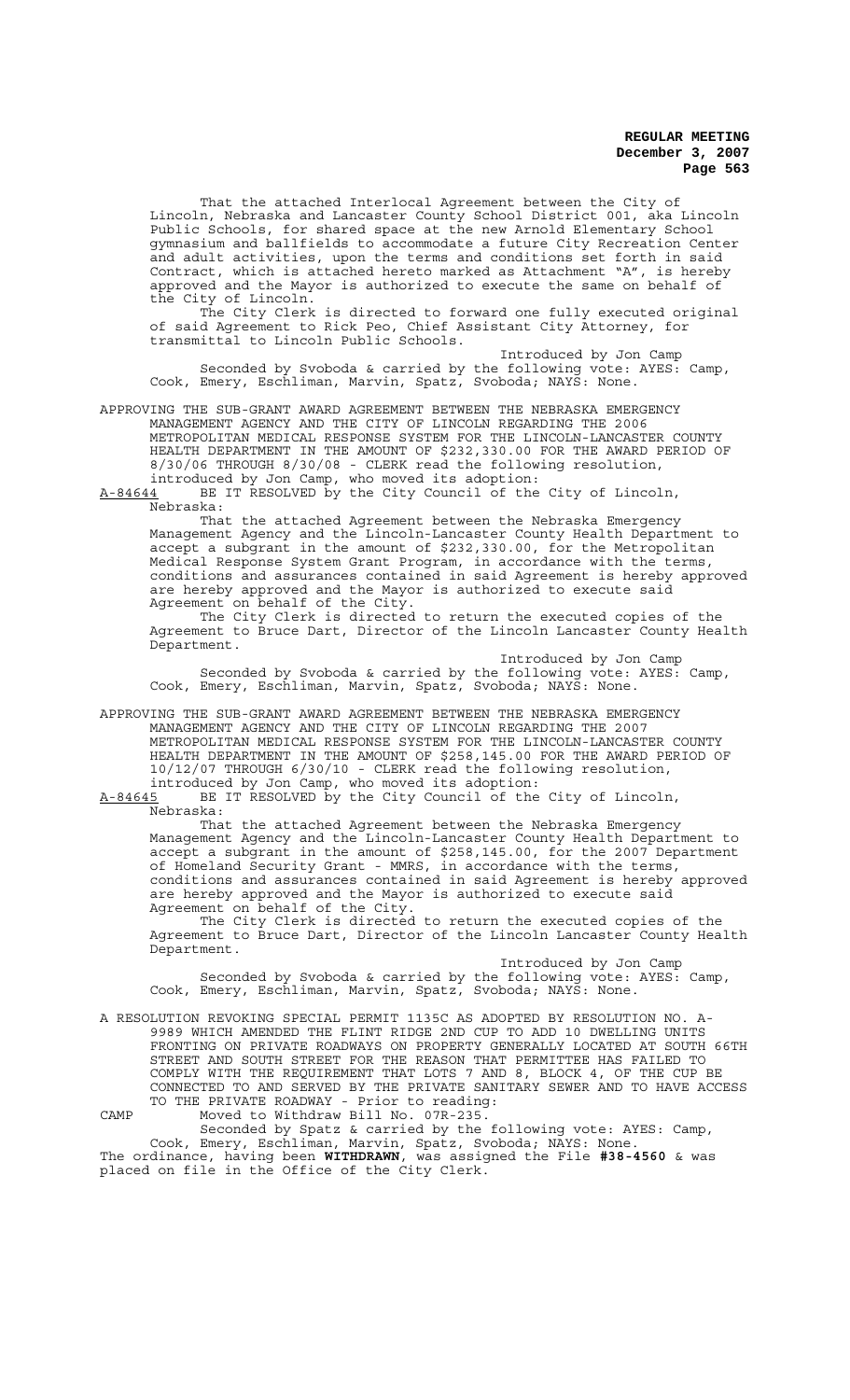DECLARING THE OFFICIAL INTENT OF THE CITY TO REIMBURSE CERTAIN EXPENSES IN CONNECTION WITH THE ACQUISITION, PURCHASE AND INSTALLATION OF LIGHT POLES FROM THE PROCEEDS OF CITY OF LINCOLN CERTIFICATES OF PARTICIPATION - CLERK read the following resolution, introduced by Jon Camp, who moved its adoption:

A-84646 A RESOLUTION DECLARING THE OFFICIAL INTENT OF THE CITY OF LINCOLN, NEBRASKA TO REIMBURSE CERTAIN EXPENSES IN CONNECTION WITH THE ACQUISITION, PURCHASE AND INSTALLATION OF LIGHT POLES AND RELATED EQUIPMENT FROM THE PROCEEDS OF CITY OF LINCOLN, NEBRASKA CERTIFICATES OF PARTICIPATION

BE IT RESOLVED by the Council (the Council) of the City of Lincoln, Nebraska (the City") as follows: Section 1. Findings.

(a) The City has begun the acquisition and installation of light poles and related equipment (the Project) in the current fiscal year for the lighting of streets to provide for the health, safety and welfare of

its residents.<br>(b) Pu (b) Pursuant to Section 15-201.02, Reissue Revised Statutes of Nebraska, as amended (Section 15-201.02), the City is authorized to enter into installment contracts for the purchase of personal property, which contracts need not be restricted to a single year and may provide for the purchase of the property in installment payments to be paid over nore than one fiscal year.

(c) The City anticipates entering into a lease-purchase agreement (the Lease Agreement") pursuant to its authority under Section 15-201.02 in connection with the Project to finance all or a portion of the costs of the Project through issuance, sale and delivery of not to exceed Three Million Seven Hundred Fifty Thousand Dollars (\$3,750,000) in aggregate principal amount of Certificates of Participation in the Lease Agreement (the COPs).

(d) The City anticipates incurring a portion of the costs of the Project prior to the issuance of the COPs and desires to preserve its ability to reimburse such costs under the provisions of the Internal Revenue Code of 1986, as amended (the Code), and the applicable regulations thereunder (the Regulations).

(e) The Regulations govern the City's use of proceeds derived from the sale of the COPs to reimburse "original expenditures made by the City prior to the authorization of the COPs. Specifically, the Code requires the City to declare its official intent to reimburse original expenditures made in furtherance of the Project not later than 60 days after payment of such original expenditures. The Code requires that tax-exempt obligations be issued, and a reimbursement allocation be made, from the proceeds of those obligations within 18-months after the later of the date the original expenditure is paid or the Project is placed in service or abandoned, but in no event more than three (3) years after the date the expenditure is paid.

(f) It is necessary, desirable, advisable and in the best interests of the City that the requirements of the Regulations be satisfied to preserve the ability of the City to reimburse costs of the Project made by the City from and after the date of the passage and adoption of this Resolution from the proceeds of the COPs.

Section 2. Declaration of Intent and Related Matters. (a) In accordance with the provisions of this Resolution and Section 1.150-2 of the Regulations, the Council hereby declares the official intent of the City to reimburse all or part of the costs of the Project through the execution and delivery of the Lease Agreement and the issuance of the COPs in connection therewith, the interest portion of which will be excludable from gross income for federal income tax purposes under Section 103 of the Internal Revenue Code of 1986, as amended. Prior to the execution and delivery of the Lease Agreement and the issuance of the COPs, the City is authorized to advance moneys in an

amount not to exceed \$1,000,000 for the purposes hereinbefore described.<br>(b) Except for (i) expenditures to be paid or reimbursed from Except for (i) expenditures to be paid or reimbursed from sources other than the COPs, (ii) de minimus expenditures defined under Section 1.150-2(f)(1) of the Regulations, and (iii) preliminary expenditures" defined under Section 1.150-2(f)(2) of the Regulations, no expenditures made in furtherance of the Project have been paid by the City more than 60 days prior to the adoption of this Resolution.

(c) Payments under the Lease Agreement constituting debt service on the COPs will be paid from the City's General Fund.

(d) The COPs will be issued in the amount, and upon the terms and conditions agreed to between or among the City, the lessor under the Lease Agreement and the purchaser(s) of the COPs, as authorized by the Council at a meeting held for such purpose.

(e) As of the date of this Resolution, there are no funds of the City reserved, allocated on a long-term basis or otherwise set aside (or reasonably expected to be reserved, allocated on a long-term basis or otherwise set aside) to provide permanent financing for the expenditures related to the Project, other than the contemplated issuance of the COPs.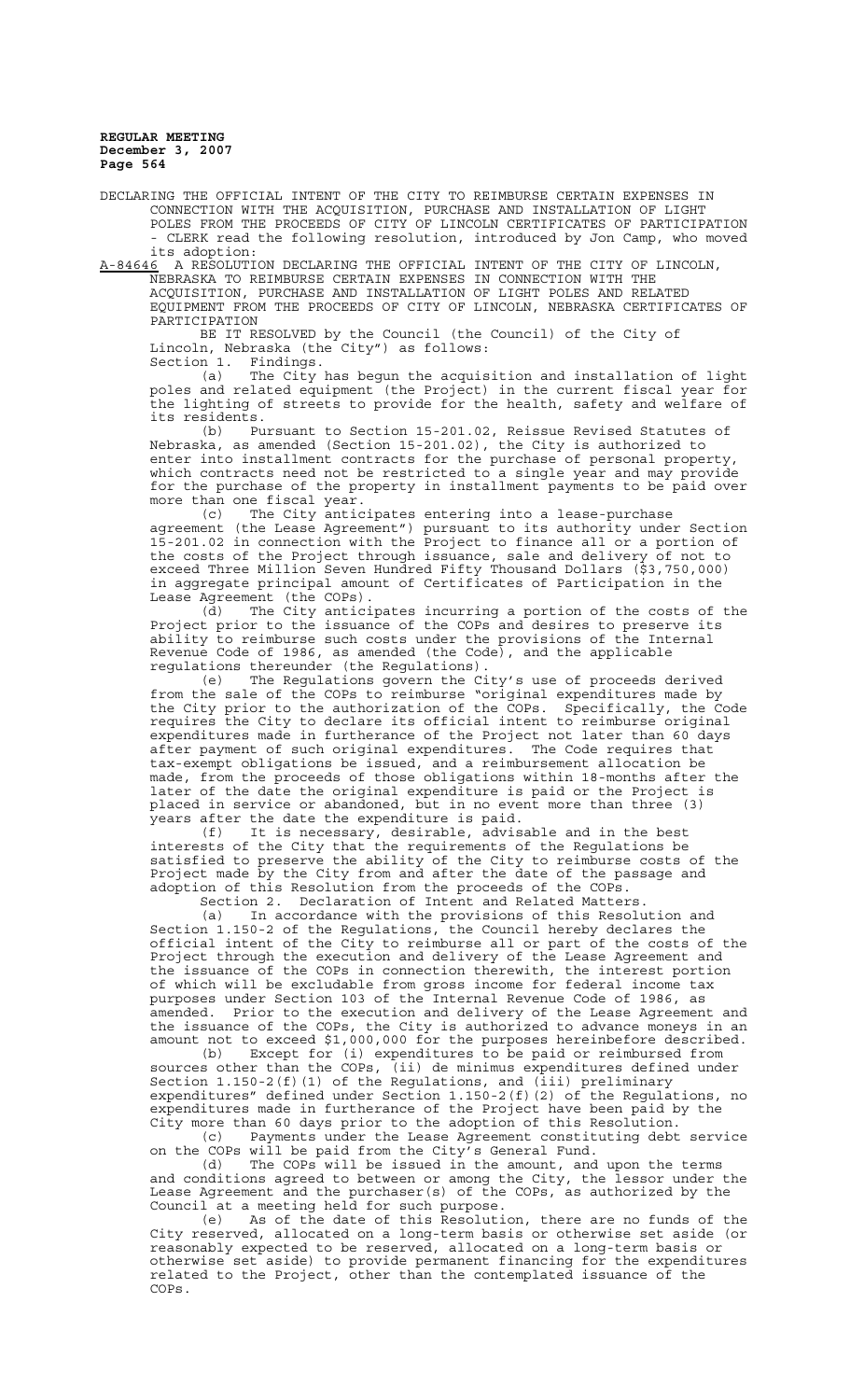Section 3. Authorizations.

(a) The Finance Director and the City Controller (each an Authorized Officer") are hereby authorized to take any further action that is necessary to preserve the ability of the City to reimburse original expenditures made in furtherance of the Project from and after the date of the passage and adoption of this Resolution from the proceeds of the COPs.

(b) The Authorized Officers be, and each of them hereby is, authorized to execute on behalf of the City and to deliver any and all other instruments and documents including, but not limited to, such certificates or instruments as may be required under the terms of this Resolution necessary to be executed and delivered in connection with this Resolution and the approvals made hereby.<br>(c) An Authorized Officer shall be res

An Authorized Officer shall be responsible for making the "reimbursement allocations described in Section 1.150-2 of the Regulations by transferring the appropriate amount of COPs proceeds to the City accounts used to temporarily finance some or all of the<br>Project. Each allocation must be evidenced by an entry on the official Project. Each allocation must be evidenced by an entry on the official books of the City maintained for the Project and must specifically identify the original expenditure being reimbursed.

Section 4. Ratification. All acts and deeds heretofore done by any officer, employee or agent of the City, on behalf of the City, to preserve the City's ability to reimburse expenditures made in furtherance of the Project with the proceeds of the COPs are hereby ratified, confirmed and approved.

Section 5. Effective Dates. This Resolution will be in full force and effect from and after its passage and adoption by the Council.

Section 6. Conflicting Resolutions Repealed. All resolutions of the Council, or parts thereof, in conflict with the provisions of this Resolution are, to the extent of such conflict, hereby repealed. Introduced by Jon Camp

Seconded by Svoboda & carried by the following vote: AYES: Camp, Cook, Emery, Eschliman, Marvin, Spatz, Svoboda; NAYS: None.

#### **-CONSENT AGENDA-**

#### **PETITIONS & COMMUNICATIONS**

- THE FOLLOWING HAVE BEEN REFERRED TO THE PLANNING DEPT.: Change of Zone 07058 - Application of Brett Richardson amending Title 27 of the LMC by amending Section 27.63.680 relating to Permitted Special Use: Sale of Alcoholic Beverages for Consumption on the Premises, to allow the sale of alcohol in restaurants in the O-3, B-1, B-3, H-1, H-2, H-3, H-4, I-1, I-2, and I-3 zoning districts no less than 25 feet away from a residential zoning district under certain conditions and repealing Section 27.63.680 of the LMC as hitherto existing. Change of Zone 07059 - Application of Olsson Associates, from B-2 to O-3 and from  $0-3$  to B-2 on property located at the northeast corner of  $84<sup>1</sup>$ Street and Holdrege Street. Use Permit 128B - Application of Olsson Associates, for an amendment to change office use to hotel, restaurants and retail shops with a request to increase the B-2 height limitation to 45' on property located at the northeast corner of  $84^{\text{th}}$  Street and Holdrege Street. Special Permit 07051 - Application of Rogelio Arias for the authority to sell alcoholic beverages for consumption on the premises on property located at the southeast corner of North 56<sup>th</sup> Street and Holdrege Street. The Planning Commission action is final action, unless appealed to the City Council.
- SETTING THE HEARING DATE OF MONDAY, DECEMBER 17, 2007 AT 1:30 P.M. FOR APPLICATION OF LOS DOS HERMANOS MEXICAN CAFÉ, INC. DBA LOS DOS HERMANOS FOR A CLASS I LIQUOR LICENSE LOCATED AT 6117 HAVELOCK AVENUE - CLERK read the following resolution, introduced by Doug Emery, who moved its  $\frac{\text{adoption:}}{\text{A-84647}}$
- BE IT RESOLVED by the City Council, of the City of Lincoln, that a hearing date is hereby set for Mon., December 17, 2007 at 1:30 p.m. or as soon thereafter as possible in the City Council Chambers, County-City Building, 555 S. 10<sup>th</sup> St., Lincoln, NE, for Application of Los Dos Hermanos Mexican Café, Inc. dba Los Dos Hermanos for a Class I liquor license located at 6117 Havelock Avenue.
	- If the Police Dept. is unable to complete the investigation by said time, a new hearing date will be set.

Introduced by Doug Emery Seconded by Svoboda & carried by the following vote: AYES: Camp, Cook, Emery, Eschliman, Marvin, Spatz, Svoboda; NAYS: None.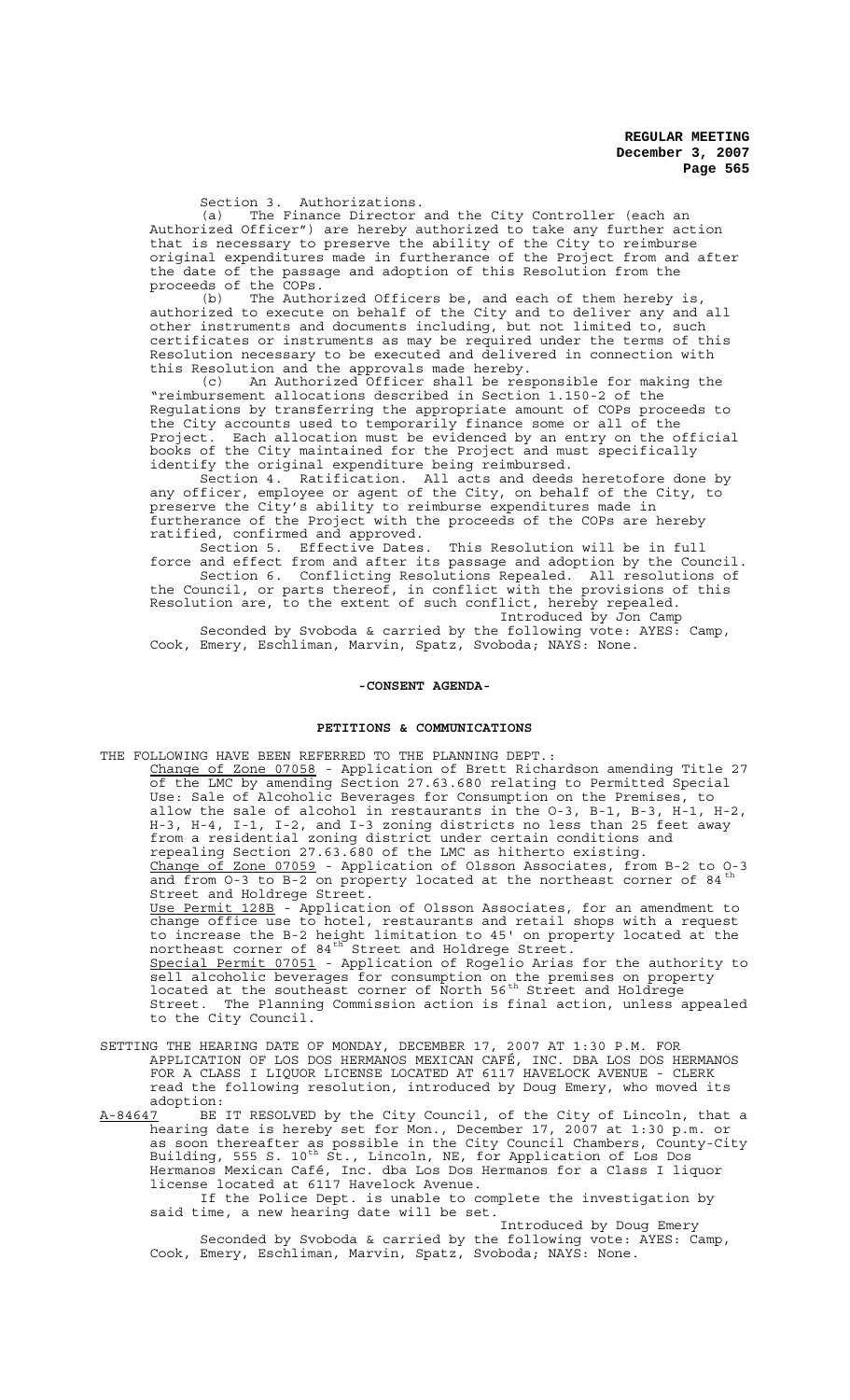### **MISCELLANEOUS BUSINESS - NONE**

#### **REPORTS OF CITY OFFICERS**

- CLERK'S LETTER AND MAYORS APPROVAL OF ORDINANCES AND RESOLUTIONS PASSED BY COUNCIL ON NOVEMBER 19, 2007 - CLERK presented said report which was placed on file in the Office of the City Clerk.
- REPORT FROM CITY TREASURER OF CASH ON HAND AT THE CLOSE OF BUSINESS OCTOBER 31, 2007 - CLERK presented said report which was placed on file in the Office of the City Clerk.

SETTING THE PUBLIC HEARING DATE OF MON., DEC. 17, 2007, AT 1:30 P.M. ON THE ASSESSMENT OF THE COST OF WEED REMOVAL INCURRED FOR THE PERIOD OF JAN. 1, 2007 THROUGH DEC. 31, 2007 - CLERK requested motion to approve assessment for weed removal.

EMERY So moved.

Seconded by Svoboda & carried by the following vote: AYES: Camp, Cook, Emery, Eschliman, Marvin, Spatz, Svoboda; NAYS: None.

#### **-END CONSENT AGENDA-**

### **ORDINANCE - 1ST READING & RELATED RESOLUTIONS (AS REQUIRED) - NONE**

- AMENDING THE PAY SCHEDULES OF EMPLOYEES WHOSE CLASSIFICATIONS ARE ASSIGNED TO THE PAY RANGE PREFIXED BY THE LETTER "N" BY CREATING THE JOB CLASSIFICATIONS OF "WATER SERVICE TECHNICIAN I," "WATER SERVICE TECHNICIAN II,", AND "SENIOR WATER SERVICE TECHNICIAN" - CLERK read an ordinance, introduced by Doug Emery, amending Section 1 of Ordinance No. 18972 passed August 6, 2007, relating to the pay schedules of employees whose classifications are assigned to the pay range which is prefixed by the letter "N," by creating the job classifications of "Water Service Technician I," "Water Service Technician II," and "Senior Water Service Technician," the first time.
- AMENDING THE PAY SCHEDULES OF EMPLOYEES WHOSE CLASSIFICATIONS ARE ASSIGNED TO THE PAY RANGE PREFIXED BY THE LETTER "A" BY CREATING THE JOB CLASSIFICATIONS OF "WATERSHED MANAGEMENT SPECIALIST" AND "COMMUNICATIONS SUPERVISOR" - CLERK read an ordinance, introduced by Doug Emery, amending Section 1 of Ordinance No. 18967 passed August 6, 2007, relating to the pay schedules of employees whose classifications are assigned to the pay range which is prefixed by the letter "A," by creating the job classifications of "Watershed Management Specialist" and "Communications Supervisor," the first time.
- CHANGE OF ZONE 3134C APPLICATION OF ALPHA DEVCO, LLC, TO AMEND THE WILLOW SPRINGS PLANNED UNIT DEVELOPMENT TO INCREASE THE AMOUNT OF MEDICAL OFFICE FLOOR AREA FROM 18,000 SQ. FT. TO APPROXIMATELY 22,500 SQ. FT., ON PROPERTY GENERALLY LOCATED AT PIONEERS BOULEVARD AND LUCILLE DRIVE - CLERK read an ordinance, introduced by Doug Emery, amending the Development Plan for Willow Springs Planned Unit Development on property generally located at Pioneers Boulevard and Lucille Drive, the first time.
- CHANGE OF ZONE 04075A APPLICATION OF VILLAGE GARDENS DEVELOPMENT COMPANY, LLC, TO AMEND THE VILLAGE GARDENS PLANNED UNIT DEVELOPMENT TO REVISE THE INTERNAL ZONING DISTRICT BOUNDARY LINE BETWEEN THE B-3 PUD AREA AND THE R-3 PUD AREA, TO SPECIFY THAT ALL SIGNAGE IN THE UNDERLYING B-3 DISTRICT IS GOVERNED BY THE B-3 SIGNAGE REGULATIONS INSTEAD OF THE PUD SIGNAGE REGULATIONS AND TO ALLOW A CENTER IDENTIFICATION GROUND SIGN AT THE MAIN ARTERIAL ENTRANCE TO THE B-3 ZONED AREA, ON PROPERTY GENERALLY LOCATED AT S. 56TH STREET AND PINE LAKE ROAD - CLERK read an ordinance, introduced by Doug Emery, amending the underlying zoning and the Development Plan for Village Gardens Planned Unit Development to change the zoning on 2.17 acres from R-3 Residential to B-3 Commercial and to adjust the sign requirements to allow center identification signs near the intersections of South 59<sup>th</sup> Street and Pine Lake Road, and at Boboli Lane and South 56<sup>th</sup> Street, on property generally located at South 59<sup>th</sup> Street and Pine Lake Road, the first time.
- CHANGE OF ZONE 07057 AMENDING TITLE 27 OF THE LINCOLN MUNICIPAL CODE BY AMENDING SECTIONS 27.31.090, 27.37.060, 27.39.070, 27.41.080, 27.43.080, 27.45.070 RELATING TO HEIGHT AND AREA REGULATIONS IN THE B-2 PLANNED NEIGHBORHOOD BUSINESS DISTRICT, B-5 PLANNED REGIONAL BUSINESS DISTRICT, H-1 INTERSTATE COMMERCIAL DISTRICT, H-2 HIGHWAY BUSINESS DISTRICT, H-3 HIGHWAY COMMERCIAL DISTRICT, AND H-4 GENERAL COMMERCIAL DISTRICT, RESPECTIVELY, TO INCREASE THE MAXIMUM HEIGHT OF BUILDINGS TO 55 FEET AND TO PROVIDE THAT, IF THE HEIGHT OF THE BUILDING IS OVER 40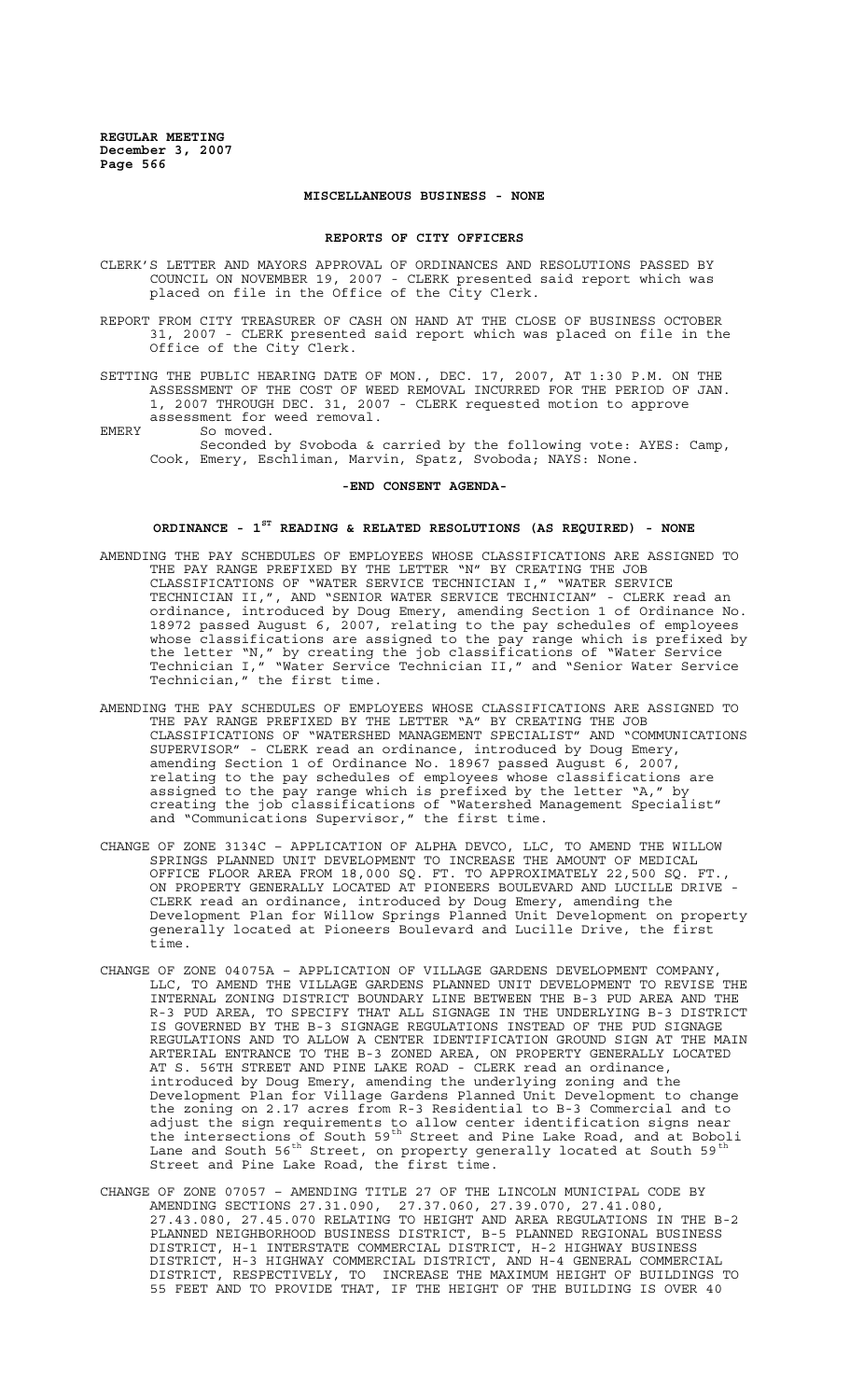FEET IN THE B-2 AND B-5 DISTRICTS AND OVER 45 FEET IN THE H-1, H-2, H-3, AND H-4 DISTRICTS, THAT PORTION OF THE BUILDING IN EXCESS OF SUCH HEIGHT SHALL BE REQUIRED TO HAVE ONE ADDITIONAL FOOT OF SETBACK TO ANY REQUIRED SIDE AND/OR REAR YARD ABUTTING AN R-1 THROUGH R-4 RESIDENTIAL DISTRICT FOR EACH ONE FOOT OF BUILDING HEIGHT IN EXCESS OF THE APPLICABLE 40 FEET OR 45 FEET DEPENDING ON THE ZONING DISTRICT IN QUESTION, EXCEPT THAT THE ADDITIONAL REAR YARD SETBACK IS NOT REQUIRED IN THE B-5 DISTRICT - CLERK read an ordinance, introduced by Doug Emery, amending Title 27 of the Lincoln Municipal Code, the Zoning Code, by amending Sections 27.31.090, 27.37.060, 27.39.070, 27.41.080, 27.43.080, 27.45.070 relating to Height and Area Regulations in the B-2 Planned Neighborhood Business District, B-5 Planned Regional Business District, H-1 Interstate Commercial District, H-2 Highway Business District, H-3 Highway Commercial District, and H-4 General Commercial District, respectively to increase the maximum height of buildings to 55 feet and to provide that if the height of the building is over 40 feet in the B-2 and B-5 districts and over 45 feet in the H-1, H-2, H-3, and H-4 districts, that portion of the building in excess of such height shall be required to have one additional foot of setback to any required side and/or rear yard abutting an R-1 through R-4 Residential District for each one foot of building height in excess of the applicable 40 feet or 45 feet depending on the zoning district in question, except that the additional rear yard setback is not required in the B-5 district; and repealing Sections 27.31.090, 27.37.060, 27.39.070, 27.41.080, 27.43.080, and 27.45.070 of the Lincoln Municipal Code as hitherto existing, the first time.

APPROVING A LEASE AGREEMENT BETWEEN THE CITY AND THE SPIRITS BY BECKMAN FOR THE LEASE OF OFFICE SPACE BY THE LINCOLN AREA AGENCY ON AGING FOR ITS LINCOLN INFORMATION FOR THE ELDERLY (LIFE) PROGRAM AT 708 N. CHESTNUT ST., WAHOO, NEBRASKA - CLERK read an ordinance, introduced by Doug Emery, accepting and approving a Lease Agreement between the City of Lincoln and Spirits by Beckman for the lease of office space by the Lincoln Area Agency on Aging for its Lincoln Information For the Elderly (LIFE) Program located at 708 N. Chestnut, Wahoo, NE 68066, for a 12 month term from January 1, 2008 through December 31, 2008, the first time.

#### **ORDINANCES - 3RD READING & RELATED RESOLUTIONS (as required)**

CHANGE OF ZONE 07054HP - APPLICATION OF GAMMA PHI BETA HOUSE CORPORATION OF GAMMA PHI BETA SORORITY, TO DESIGNATE THE PROPERTY AT 415 N. 16TH STREET AS A HISTORIC LANDMARK - CLERK read an ordinance, introduced by Ken Svoboda, amending the City of Lincoln District Map attached to and made a part of Title 27 of the Lincoln Municipal Code by designating certain property as a Landmark, the third time.<br>SVOBODA Moved to pass the ordinance as re

SVOBODA Moved to pass the ordinance as read. Seconded by Camp & carried by the following vote: AYES: Camp, Cook, Emery, Eschliman, Marvin, Spatz, Svoboda; NAYS: None. The ordinance, being numbered **#19023**, is recorded in Ordinance Book #26, Page

- CHANGE OF ZONE 07056 APPLICATION OF JOHN AND ANDREA SCHLEICH FOR A CHANGE OF ZONE FROM AGR AGRICULTURAL RESIDENTIAL DISTRICT TO R-3 RESIDENTIAL DISTRICT ON APPROXIMATELY 4.95 ACRES OF PROPERTY GENERALLY LOCATED AT ASHBROOK DRIVE AND HIGHWAY 2 (RELATED ITEMS: 07-170, 07R-227) - CLERK read an ordinance, introduced by Ken Svoboda, amending the Lincoln Zoning District Maps attached to and made a part of Title 27 of the Lincoln Municipal Code, as provided by Section 27.05.020 of the Lincoln Municipal Code, by changing the boundaries of the districts established and shown thereon, the third time.
- SVOBODA Moved to pass the ordinance as read.

Seconded by Camp & carried by the following vote: AYES: Camp, Cook, Emery, Eschliman, Marvin, Spatz, Svoboda; NAYS: None.

- The ordinance, being numbered **#19024**, is recorded in Ordinance Book #26, Page
- SPECIAL PERMIT 1992A APPLICATION OF JOHN AND ANDREA SCHLEICH TO AMEND THE EDENTON WOODS 1ST COMMUNITY UNIT PLAN TO ALLOW AN ADDITIONAL 33 DWELLING UNITS AND TO WAIVE THE MAXIMUM BLOCK LENGTH AND TO ALLOW ROLL-OVER CURBS, ON PROPERTY GENERALLY LOCATED AT ASHBROOK DRIVE AND HIGHWAY 2. (RELATED ITEMS: 07-170, 07R-227) (ACTION DATE: 12/3/07)- PRIOR to reading:<br>MARVIN Mo

Moved Amendment No. 1 to amend Bill No. 07R-227. Seconded by Camp.

MARVIN Moved to Withdraw motion to approve Amendment No. 1. Seconded by Camp.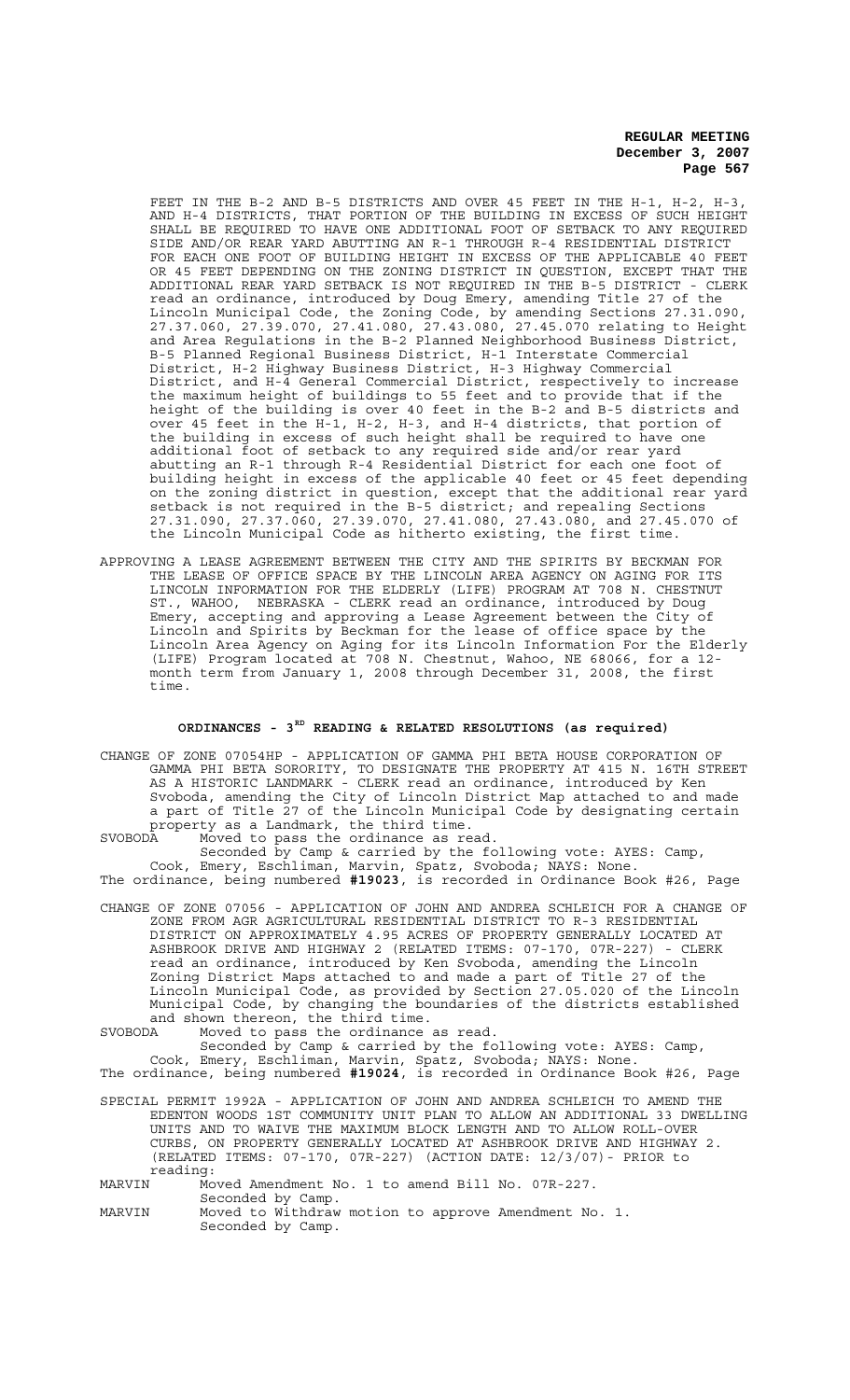MARVIN Moved Amendment No. 2 to amend Bill No. 07R-227 in the following manner:

On page 3, between lines 18 and 19, insert the following: 2. This approval waives the requirement of Lincoln Municipal Code § 26.23.130 that block length shall not exceed 1,320 feet between cross streets for Ashbrook Drive provided that (1) a ten foot wide pedestrian easement is located between Lots 8 and 9, and Lots 21 and 22, Block 1, and constructed at the same time as Ashbrook Drive is constructed, and (2) a ten foot wide pedestrian easement is located between Lots 33 and 34, Block 2, and constructed at such time as residential development occurs on Outlot H.

2. On page 4, delete lines 1 and 2, requiring a street to be shown breaking the block length on the west side of Ashbrook Drive and insert the following: <u>ii. Locate a ten foot wide pedestrian way</u> easement between Lots 8 and 9, and Lots 21 and 22, Block 1, and locate a ten foot wide pedestrian way easement between Lots 33 and 34, Block 2.

3. On page 4, between 30 and 31, insert the following:  $\frac{4}{4}$ . Prior to the approval of a final plat involving Lots 8 and 9 and Lots 21 and 22, Block 1, and/or Lots 33 and 34, Block 2, of the Community Unit Plan, provide the City with separate bonds or escrow of security agreements approved by the City Law Department in the amount determined by the Department of Public Works & Utilities sufficient to guarantee construction of the sidewalk within the pedestrian way easement located on Lots 8 and 9, and Lots 21 and 22, Block 1, and to guarantee construction of the sidewalk within the pedestrian way easement located on Lots 30 and 34, Block 2.

4. Renumber the subsequent paragraphs accordingly.

Seconded by Cook & carried by the following vote: AYES: Camp, Cook, Emery, Eschliman, Marvin, Spatz, Svoboda; NAYS: None. CLERK Read the following resolution, introduced by Ken Svoboda, who

moved its adoption:<br>A-84648 WHEREAS, John WHEREAS, John and Andrea Schleich have submitted an application designated as Special Permit No. 1992A for authority to amend the Edenton Woods Community Unit Plan to expand the area of the Community Unit Plan, to add 33 dwelling units, and to waive the Land Subdivision requirement that block lengths not exceed 1,320 feet in length, on property generally located at Ashbrook Drive and Highway 2 and legally described as:

A portion of Lot 80 Irregular Tract, along with all of Edenton Woods Addition, Edenton Woods First Addition, and Edenton Woods Second Addition, all located in the Southwest Quarter of Section 15, Township 9 North, Range 7 East of the 6th P.M., Lancaster County, Nebraska, and more particularly described by metes and bounds as follows:

Commencing at the northwest corner of the Southwest Quarter of Section 15, Township 9 North, Range 7 East of the 6th P.M.; thence north 89 degrees 59 minutes 42 seconds east (an assumed bearing) on the north line of the Southwest Quarter of Section 15, a distance of 2064.27 feet to the point of beginning; thence north 89 degrees 59 minutes 42 seconds east for a distance of 591.67 feet on the north line of the Southwest Quarter, to the center of said Section 15; thence south 00 degrees 04 minutes 40 seconds west for a distance of 1080.00 feet on the east line of the Southwest Quarter; thence north 52 degrees 06 minutes 36 seconds west for a distance of 161.94 feet on the southerly line of Outlot C, Edenton Woods; thence north 79 degrees 45 minutes 02 seconds west for a distance of 218.51 feet on said southerly line; thence south 89 degrees 57 minutes 05 seconds west for a distance of 150.84 feet on said southerly line; thence south 35 degrees 59 minutes 55 seconds west for a distance of 166.58 feet on said southerly line, to a point on the east line of Lot 80 Irregular Tract; thence north 00 degrees 02 minutes 21 seconds east for a distance of 138.14 feet on the east line of Lot 80 Irregular Tract; thence south 76 degrees 22 minutes 09 seconds west for a distance of 116.17 feet; thence along a curve to the left having a radius of 50.00 feet and an arc length of 32.96 feet, being subtended by a chord of south 57 degrees 28 minutes 57 seconds west for a distance of 32.37 feet; thence south 38 degrees 35 minutes 44 seconds west for a distance of 172.20 feet; thence along a curve to the left having a radius of 60.00 feet and an arc length of 94.23 feet, being subtended by a chord of south 06 degrees 23 minutes 37 seconds east for a distance of 84.84 feet;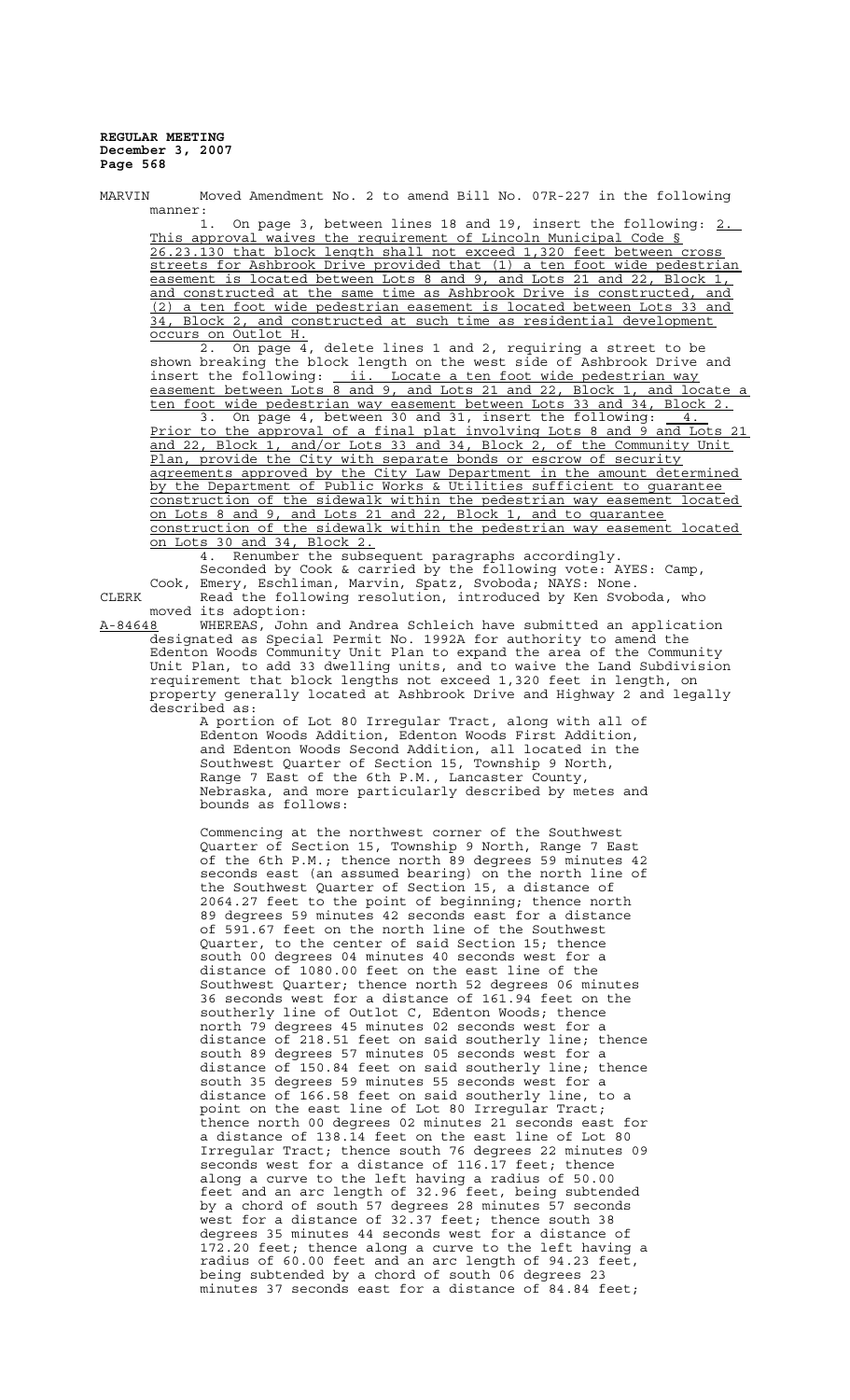thence south 51 degrees 22 minutes 57 seconds east for a distance of 2.72 feet; thence south 38 degrees 37 minutes 02 seconds west for a distance of 120.00 feet; thence north 51 degrees 23 minutes 02 seconds west for a distance of 2.72 feet on the westerly right of way of Ashbrook Drive; thence along a curve to the right having a radius of 180.00 feet and an arc length of 282.68 feet, being subtended by a chord of north 06 degrees 23 minutes 37 seconds west for a distance of 254.51 feet on said right of way; thence north 38 degrees 35 minutes 44 seconds east for a distance of 172.20 feet on said southeasterly right of way of Ashbrook Drive; thence along a curve to the right having a radius of 170.00 feet and an arc length of 112.08 feet, being subtended by a chord of north 57 degrees 28 minutes 57 seconds east for a distance of 110.06 feet on said right of way; thence north 76 degrees 22 minutes 09 seconds east for a distance of 145.44 feet on the southerly right of way of Ashbrook Drive; thence north 00 degrees 07 minutes 08 seconds east for a distance of 61.47 feet; thence south 76 degrees 28 minutes 30 seconds west for a distance of 160.05 feet on the northerly right of way of Ashbrook Drive; thence along a curve to the left having a radius of 230.00 feet and an arc length of 151.63 feet being subtended by a chord of south 57 degrees 29 minutes 26 seconds west for a distance of 148.90 feet on said northerly right of way; thence south 38 degrees 36 minutes 21 seconds west for a distance of 93.67 feet; thence north 36 degrees 24 minutes 13 seconds west for a distance of 256.49 feet; thence north 00 degrees 01 minutes 13 seconds west for a distance of 737.31 feet; thence north 89 degrees 59 minutes 53 seconds east for a distance of 300.72 feet; thence north 89 degrees 59 minutes 42 seconds east for a distance of 192.37 feet to the point of beginning; said property contains 24.14 acres more or less;

WHEREAS, the Lincoln City - Lancaster County Planning Commission approved said application, except for the requested waiver to allow block length to exceed 1320 feet, after holding a public hearing thereon; and

WHEREAS, the applicants filed a Notice of Appeal appealing the action of the Planning Commission conditionally approving Special Permit 1992A; and

WHEREAS, pursuant to Lincoln Municipal Code § 27.63.025, the final action appealed from is deemed advisory and the City Council is authorized to take final action on the matter; and

WHEREAS, the community as a whole, the surrounding neighborhood, and the real property adjacent to the area included within the site plan for this amendment to the community unit plan, will not be adversely affected by granting such a permit; and

WHEREAS, said site plan together with the terms and conditions hereinafter set forth are consistent with the comprehensive plan of the City of Lincoln and with the intent and purpose of Title 27 of the Lincoln Municipal Code to promote the public health, safety, and general welfare.

NOW, THEREFORE, BE IT RESOLVED by the City Council of the City of Lincoln, Nebraska:

That the application of John and Andrea Schleich, hereinafter referred to as "Permittee", to amend Edenton Woods Community Unit Plan to expand the area of the Community Unit Plan and to add 33 dwelling units, be and the same is hereby granted under the provisions of Section 27.63.320 and Chapter 27.65 of the Lincoln Municipal Code upon condition that construction of said community unit plan be in strict compliance with said application, the site plan, and the following additional express terms, conditions, and requirements:

1. This approval permits 79 single-family attached and detached dwelling units consistent with the approved site plan.

2. This approval waives the requirement of Lincoln Municipal Code § 26.23.130 that block length shall not exceed 1,320 feet between cross streets for Ashbrook Drive provided that (1) a ten foot wide pedestrian easement is located between Lots 8 and 9, and Lots 21 and 22, Block 1, and constructed at the same time as Ashbrook Drive is constructed, and (2) a ten foot wide pedestrian easement is located between Lots 33 and 34, Block 2, and constructed as such time as residential development occurs on Outlot H.

2.3. The City Council must approve the associated request, Change of Zone #07056.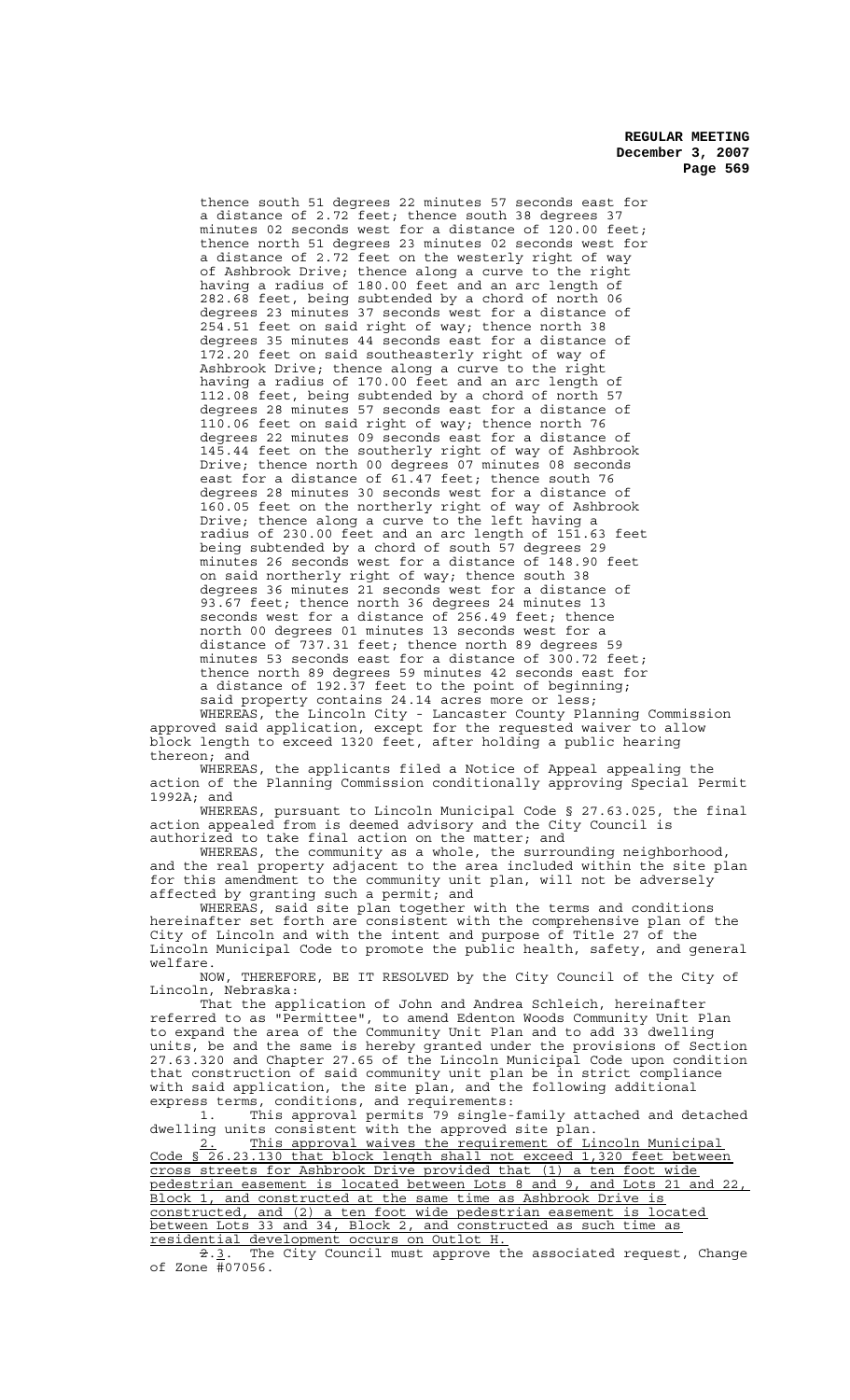> $\frac{1}{2}$ . The Permittee shall cause to be prepared and submitted to the Planning Department a revised and reproducible final site plan including 5 copies with all required revisions and documents as listed below before a final plat is approved. a. Revise the site plan as follows: Show the breach limits of the Pine Lake dam structure and wetlands as delineated on the Edenton Woods preliminary plat and community unit plan. ii. Show a street breaking the block length on the west side of Ashbrook Driv ii. Locate a ten foot wide pedestrian way easement between Lots 8 and 9, and Lots 21 and 22, Block 1, and locate a ten foot wide pedestrian way easement between Lots 33 and 34, Block 2. iii. Show a street layout for Outlot H. iv. Show 4' between the back of curb and the sidewalk along Camellia Court. v. Add correct legal description. vi. Combine General Site Notes #5 and #8 to state "EASEMENTS AS SHOWN SHALL BE GRANTED FOR PUBLIC USE AND FOR SIDEWALKS. ALL SIDEWALKS ADJACENT TO STREETS TO BE IN PUBLIC RIGHT-OF-WAY EXCEPT ALONG BO CREEK BAY AND BO CREEK COURT. ALL SIDEWALKS ARE TO 4' WIDE. SIDEWALKS TO BE BUILT ALONG BOTH SIDES OF ALL PUBLIC STREETS AND PRIVATE ROADWAYS, EXCEPT BO CREEK COURT AND BO CREEK BAY WHERE SIDEWALKS ARE ALLOWED ALONG ONE SIDE." vii. Revise General Site Note #8 to state "........EXCEPT ON BO CREEK BAY, BO CREEK COURT, AND CAMELLIA COURT. ALL SIDEWALKS ARE TO BE 4' WIDE." viii. Add a General Site Note that states "STREET TREES/SCREENING TO COMPLY WITH DESIGN STANDARDS AND TITLE 26 AT THE TIME OF BUILDING PERMITS AND FINAL PLAT." ix. Add a General Site Note that states "GARAGES MUST BE SET BACK NO LESS THAN 22' FROM THE BACK OF SIDEWALK. x. Add a General Site Note that states "SETBACKS PER THE R-3 DISTRICT UNLESS OTHERWISE NOTED." xi. Revise the Waivers table to include "MINIMUM LOT AREA" per SP#1992. xii. Show revisions to the satisfaction of Public Works Engineering Services/Watershed Management. b. The construction plans must comply with the approved plans. Prior to the approval of a final plat involving Lots 8 and 9 and Lots 21 and 22, Block 1, and/or Lots 33 and 34, Block 2, of the Community Unit Plan, provide the City with separate bonds or escrow of security agreements approved by the City Law Department in the amount determined by the Department of Public Works & Utilities sufficient to guarantee construction of the sidewalk within the pedestrian way easement located on Lots 8 and 9, and Lots 21 and 22, Block 1, and to Easement Iccutes on Dock of the sidewalk within the pedestrian way easement located on Lots 30 and 34, Block 2. 4. 5. Before occupying the dwelling units all development and construction must comply with the approved plans. 5. 6. All privately-owned improvements, including landscaping and recreational facilities, must be permanently maintained by the Permittee or an appropriately established homeowners association approved by the City. 6. 7. The site plan approved by this permit shall be the basis for all interpretations of setbacks, yards, locations of buildings, location of parking and circulation elements, and similar matters. 7. 8. This resolution's terms, conditions, and requirements bind

> and obligate the Permittee, its successors and assigns.<br> $\frac{2}{\pi}$ , 9. The Permittee shall sign and return the let 9. The Permittee shall sign and return the letter of acceptance to the City Clerk within 60 days following the approval of the special permit, provided, however, said 60-day period may be extended up to six months by administrative amendment. The City Clerk shall file a copy of the resolution approving the special permit and the letter of acceptance with the Register of Deeds, filling fees therefor to be paid in advance by the Permittee.<br> $\frac{9}{2}$ . 10.

The site plan as approved with this resolution voids and supersedes all previously approved site plans, however all resolutions approving previous permits remain in force unless specifically amended by this resolution.

Introduced by Ken Svoboda Seconded by Camp & carried by the following vote: AYES: Camp, Cook, Emery, Eschliman, Marvin, Spatz, Svoboda; NAYS: None.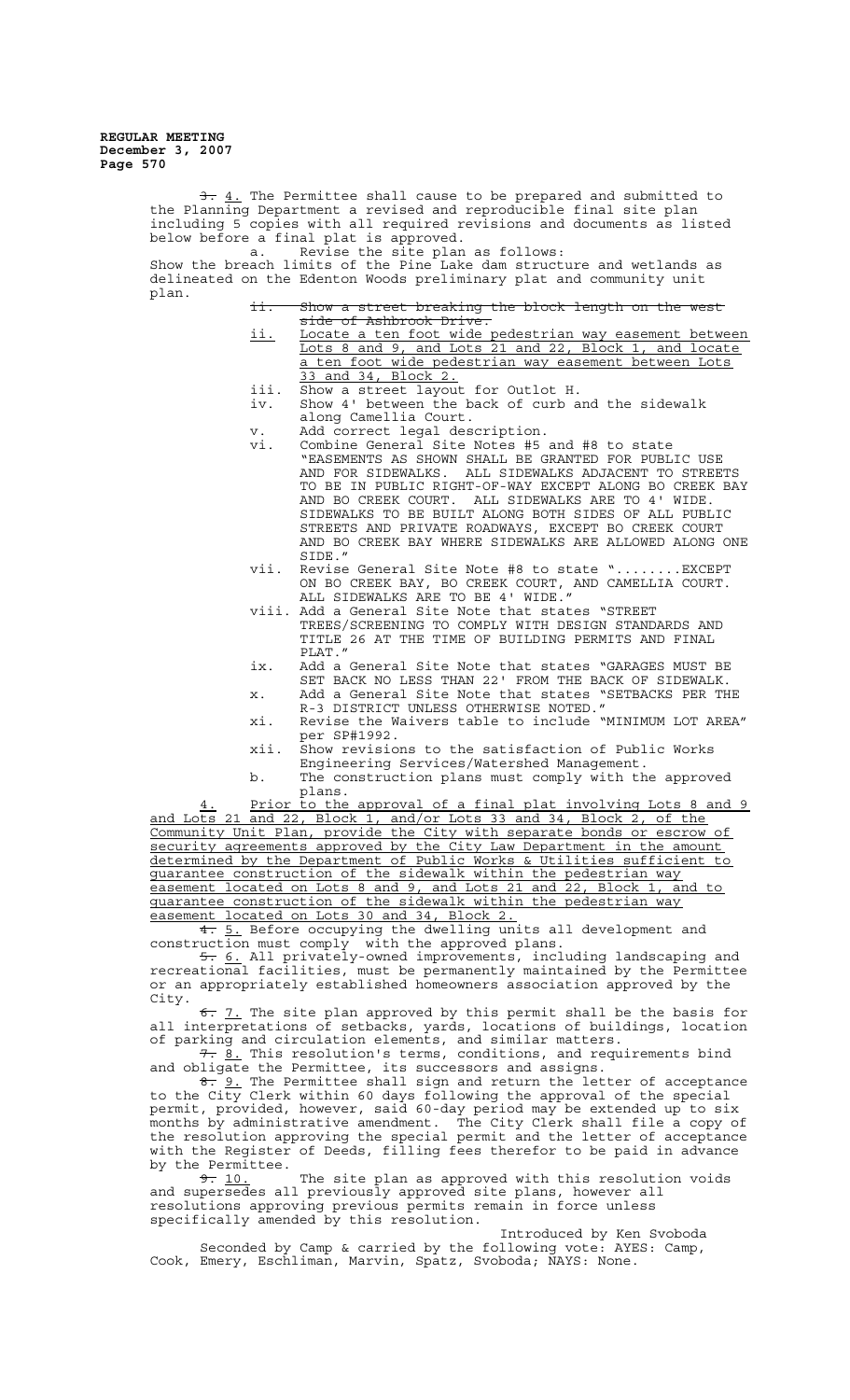#### **RESOLUTION - FOR ACTION ONLY**

HEARING ON THE LINCOLN ELECTRIC SYSTEM ANNUAL BUDGET FOR 2008. (ACTION DATE: 12/3/07) - CLERK read the following resolution, introduced by Ken Svoboda, who moved its adoption:

A-84649 WHEREAS, under the provisions of Section 4.24.090 of the Lincoln Municipal Code, a proposed annual budget for the operation of the Lincoln Electric System (LES) for 2005 was approved by the LES Administrative Board on October 19, 2007; and

WHEREAS, pursuant to the above-cited code section, a public hearing on the proposed budget was held on November 19, 2007, notice thereof having been published in one issue of the Lincoln Journal Star newspaper published and of general circulation in the City more than five (5) days before such hearing.

NOW, THEREFORE, BE IT RESOLVED by the City Council of the City of Lincoln, Nebraska:

1. That pursuant to the provisions of Section 4.24.090 of the Lincoln Municipal Code, the Lincoln Electric System Annual Budget for the fiscal year beginning January 1, 2008, a copy of which is attached hereto and made a part of this resolution as fully as if set forth verbatim herein, is hereby adopted, and all funds listed therein are hereby appropriated for the several purposes therein stated.

2. That all money received and any of the aforesaid funds in excess of the estimated balances and receipts set forth in said budget shall be credited to the unappropriated surplus of such funds.

3. That all monies received and set apart for the operation and maintenance of the Lincoln Electric System and all monies received from any source that are required to be applied to the costs of said operation and maintenance, shall be deposited in the appropriate operation and maintenance account, and paid out upon the order of those persons designated by the LES Administrative Board.

4. That by adoption of the Capital Improvements Budget, the City Council hereby authorizes the acquisition of all necessary rightof-way, easements, or other interests in land, by purchase if possible, by condemnation if necessary, for those projects included within the Capital Improvements Budget.

5. That, to the extent capital improvements for facilities of LES are made from LES revenue and other funds, it is intended that the amount of such expenditures, which is not reasonably expected to exceed \$50,000,000 shall be reimbursable to the LES revenue and other funds through the issuance of future electric system revenue bonds there being no funds of LES or the City reserved, allocated on a long-term basis or otherwise set aside (or reasonably expected to be reserved, allocated on a long-term basis or otherwise set aside) to provide permanent financing for the expenditures related to such expenditures, other than pursuant to the issuance of such electric system revenue bonds, this Resolution being determined to be consistent with the budgetary and financial circumstances of LES and the City as they exist or are reasonably foreseeable on the date hereof.

6. There is hereby appropriated all money received from any source as grants or donations received for public purposes.

Introduced by Ken Svoboda Seconded by Camp & carried by the following vote: AYES: Camp, Cook, Emery, Eschliman, Marvin, Spatz, Svoboda; NAYS: None.

### **REGISTERED TO SPEAK SESSION - NONE**

#### **OPEN MICROPHONE SESSION**

Boyd Ready, 2901 A Street, came forward to read an article written in the Lincoln Journal Star by Cindy Kubik-Lange about the flood plain issues.

This matter was taken under advisement.

#### **MISCELLANEOUS BUSINESS**

#### **PENDING -**

CAMP Moved to extend the Pending List to December 10, 2007. Seconded by Spatz & carried by the following vote: AYES: Camp, Cook, Emery, Eschliman, Marvin, Spatz, Svoboda; NAYS: None.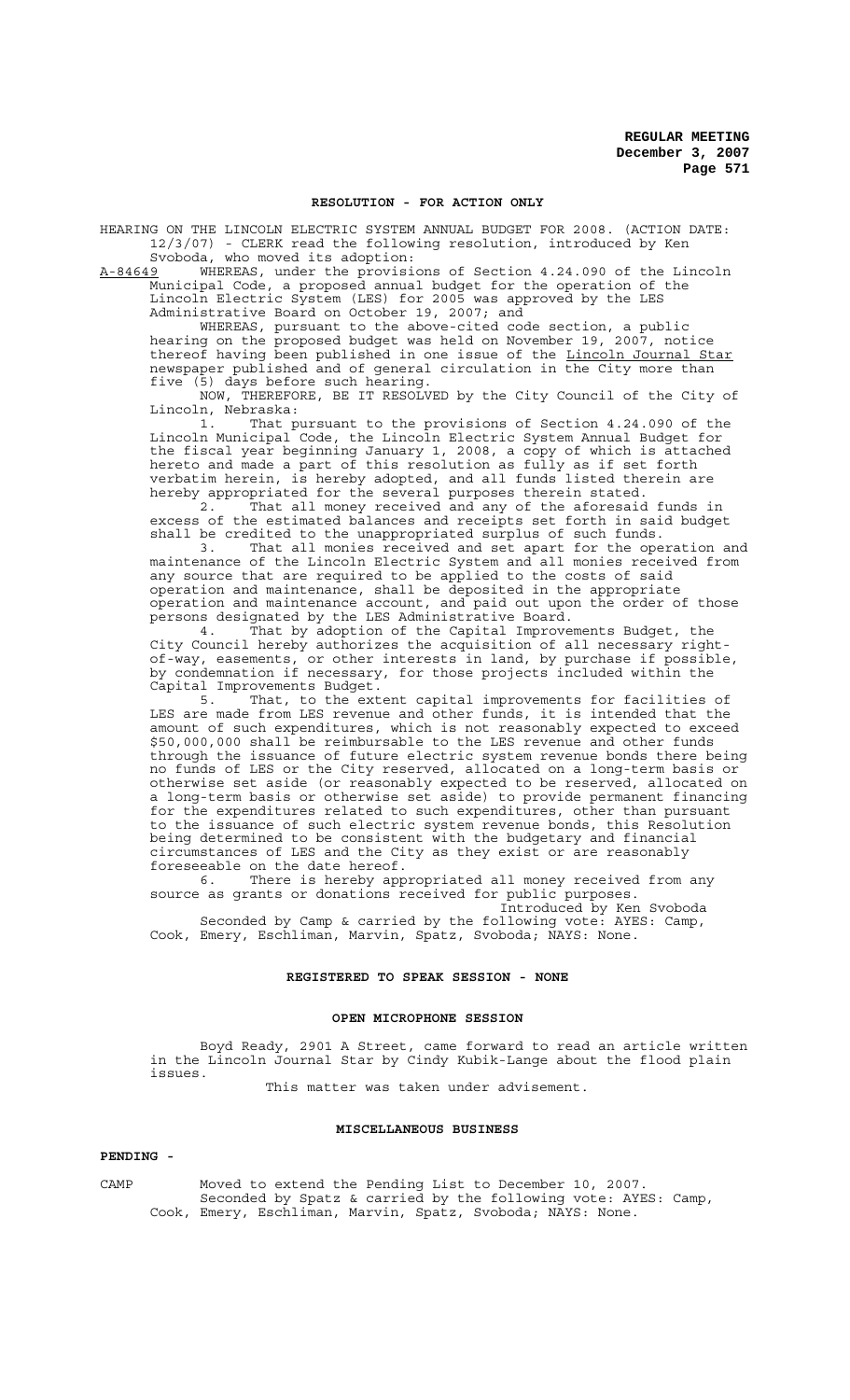#### **UPCOMING RESOLUTIONS -**

CAMP Moved to approve the resolutions to have Public Hearing on December 10, 2007. Seconded by Spatz & carried by the following vote: AYES: Camp, Cook, Emery, Eschliman, Marvin, Spatz, Svoboda; NAYS: None.

# **ADJOURNMENT 2:39 P.M.**

CAMP Moved to adjourn the City Council meeting of December 3, 2007. Seconded by Spatz & carried by the following vote: AYES: Camp, Cook, Emery, Eschliman, Marvin, Spatz, Svoboda; NAYS: None. So ordered.

Teresa J. Meier, Deputy City Clerk

Judy Roscoe, Senior Office Assistant